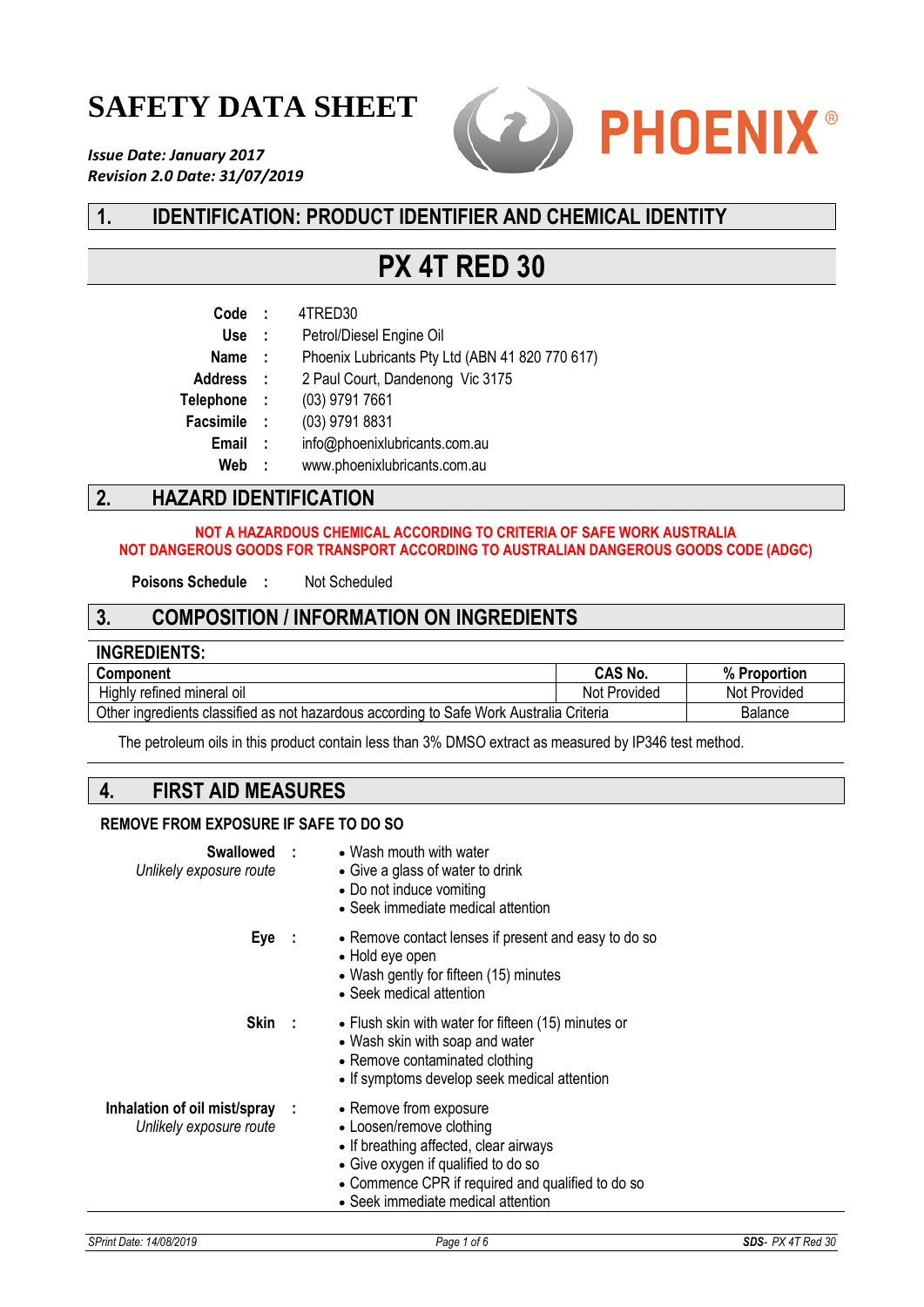- •Treat symptomatically with supportive care.
- For further information contact:

#### **AUSTRALIAN POISONS INFORMATION CENTRE 24 HOUR SERVICE 13 11 26**

#### **NEW ZEALAND POISONS INFORMATION CENTRE 24 HOUR SERVICE 0800 764 766**

# **5. FIREFIGHTING MEASURES**

| <b>Hazchem Code</b>                                                            |   | 3Y                                                                                                                                                                                                                                                                                                  |                                                                     | т                    |                  | DA & FIRE RII                                                                                                                                                                                                                                                                                                                                                                                   |                |  |
|--------------------------------------------------------------------------------|---|-----------------------------------------------------------------------------------------------------------------------------------------------------------------------------------------------------------------------------------------------------------------------------------------------------|---------------------------------------------------------------------|----------------------|------------------|-------------------------------------------------------------------------------------------------------------------------------------------------------------------------------------------------------------------------------------------------------------------------------------------------------------------------------------------------------------------------------------------------|----------------|--|
| <b>Fire &amp; Explosive Properties</b>                                         |   | C2 Combustible liquid - Flashpoint >225°C                                                                                                                                                                                                                                                           |                                                                     | w<br>X<br>Υ          | v<br>$\mathbf v$ | <b>LTS</b>                                                                                                                                                                                                                                                                                                                                                                                      | <b>CONTAIN</b> |  |
| <b>Suitable Extinguishing</b><br>Media                                         | ÷ | In case of fire, appropriate extinguishing<br>media includes:<br>• Dry Chemical Powder<br>$\bullet$ CO <sub>2</sub><br>$\bullet$ Foam<br>Do not use water jets. Use water spray to cool fire<br>exposed containers.                                                                                 | <b>DRY AGENT</b><br>Do not use water                                | z<br>E               |                  | <b>BA &amp; FIRE KIT</b><br>PUBLIC SAFETY HAZARD<br>* SEE LEGEND OVER<br><b>LEGEND</b><br>ALCOHOL RESISTANT FOAM *2 OR *3<br>When • appears in front of 2 or 3 in Hazchem code use<br>alcohol resistant foam if available<br>Substances can be violently or even explosively reactive                                                                                                           |                |  |
| <b>Hazards from Combustion</b><br><b>Products</b>                              |   | Product is a mobile liquid.<br>Incompatible with<br>strong oxidising agents, acids/alkalis. Combustion<br>may produce oxides of carbon, nitrogen and<br>sulphur, dense black smoke, toxic decomposition<br>gases, and airborne unidentified organic and<br>inorganic solid and liquid particulates. | including combustion<br><b>LTS</b><br>are involved<br><b>DILUTE</b> | <b>Liquid Oxygen</b> |                  | Liquid-Tight Chemical Protective Suit with BA. Full FIRE<br>KIT to also be worn for protection when:<br>Liquefied Toxic Gas (Division 2.3)<br>Toxic Gas with sub-risk 2.1 or 5.1<br>Class or sub-risk 3<br>Division 5.1 PGI with sub-risk 6.1 or 8 transported at<br>temperature $>100^{\circ}$ C<br>May be washed to drains with large quantities of water.<br>consider EPA or Water Authority |                |  |
| <b>Precautions for Fire :</b><br><b>Fighters - Special</b><br><b>Equipment</b> |   | pressure self-contained<br>• Positive<br>breathing<br>apparatus (SCBA)<br>• Protective fire fighting clothing<br>• Fight from upwind                                                                                                                                                                | <b>CONTAIN</b>                                                      |                      |                  | Prevent, by any means available, spillage from entering<br>drains or water courses<br>People to be warned to stay indoors with all doors and<br>windows closed. Evacuation may need to be considered<br>Joint Incident Control decision                                                                                                                                                         |                |  |

# **6. ACCIDENTAL RELEASE MEASURES**

- **Spills or Leaks :** Wear PPE as per this SDS
	- Remove ignition sources
	- Absorb / contain waste, use earth, vermiculite, inert material
	- Collect and seal in appropriate container
	- Label the container
	- Cover all drains
	- Use spark proof tools
	- Surfaces will be slippery
	- Create bund
	- Observe regulatory reporting requirements (Incident Notification)

**Disposal :** • Dispose of in accordance with State, Local Government, EPA or related Regulations or Codes of Practice.

**HAZCHEM** Emergency<br>Action Code FOR FIRE OR SPILLA **COARSE SPRAY** FINE SPRAY FOAM NORMAL PROTEIN DRY AGENT ALCOHOL RESISTANT

LTS

**DILUTE** 

 $\overline{R}$ 

 $\overline{\mathbf{s}}$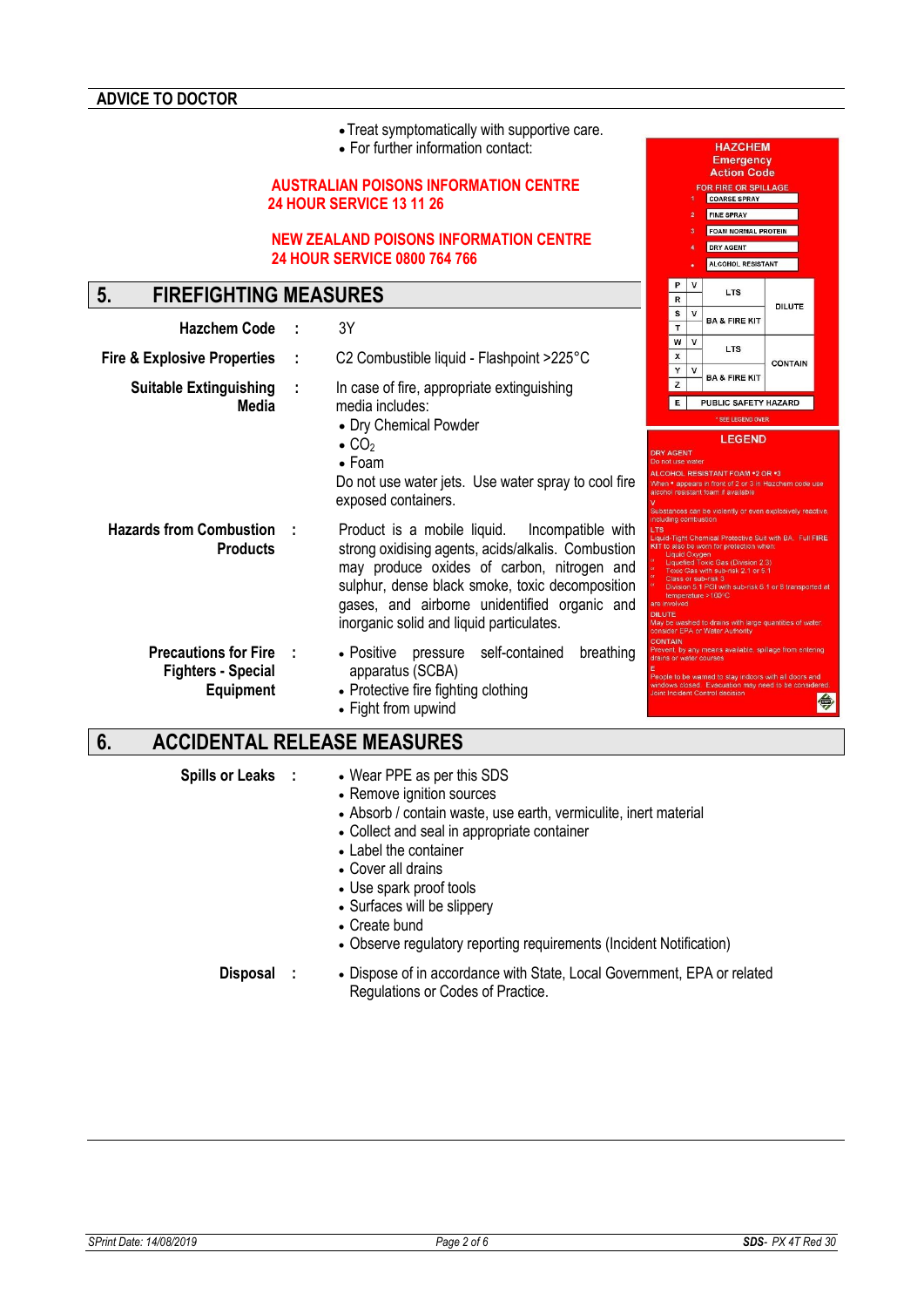# **7. HANDLING AND STORAGE**

| <b>Precautions for Safe :</b><br><b>Handling</b> | • Eye wash and safety shower to be available in the workplace.<br>• Wear PPE as per this SDS<br>• Compliant eyewash to be provided for external work.<br>• Observe good personal hygiene practices.<br>• Wash hands thoroughly after handling.<br>• Avoid contact with skin and eyes.<br>• Limit the stock at work place (in accordance with AS1940: The storage and<br>handling of flammable and combustible liquids)<br>• Use only in well ventilated areas. Ensure TLV's (threshold limit values) are not<br>exceeded<br>• Wear respiratory protection if oil mists present.<br>• Report incidents.<br>• No smoking, eating, drinking in the work area.<br>• Remove contaminated clothing before entering eating areas. |  |
|--------------------------------------------------|----------------------------------------------------------------------------------------------------------------------------------------------------------------------------------------------------------------------------------------------------------------------------------------------------------------------------------------------------------------------------------------------------------------------------------------------------------------------------------------------------------------------------------------------------------------------------------------------------------------------------------------------------------------------------------------------------------------------------|--|
| Conditions for Safe :<br><b>Storage</b>          | • Store away from food, drink and animal feedstuffs.<br>• Store away from oxidising agents and strongly acid or alkaline materials.<br>• Provide ventilation.<br>• Separate or segregate from incompatibles (in accordance with regulatory<br>requirements).<br>• Avoid direct sunlight.<br>• Keep protected from weather.<br>• Provide spill kit.                                                                                                                                                                                                                                                                                                                                                                         |  |
| Container Type :<br>C                            | • Store in original packaging as approved by manufacturer or regulatory direction.<br>EVDORUDE CONTROLO I REDOQUAL RRATECTIONI                                                                                                                                                                                                                                                                                                                                                                                                                                                                                                                                                                                             |  |

### **8. EXPOSURE CONTROLS / PERSONAL PROTECTION**

#### **CONSTITUENT DATA**

|                                    |                                                                                                                                                                                           | <b>Components</b>                                                                                                                                                                                                   | CAS-No. | <b>Type</b> | Value              |
|------------------------------------|-------------------------------------------------------------------------------------------------------------------------------------------------------------------------------------------|---------------------------------------------------------------------------------------------------------------------------------------------------------------------------------------------------------------------|---------|-------------|--------------------|
|                                    |                                                                                                                                                                                           | Oil Mist                                                                                                                                                                                                            |         | TWA         | 5mg/m <sup>3</sup> |
|                                    |                                                                                                                                                                                           |                                                                                                                                                                                                                     |         |             |                    |
|                                    |                                                                                                                                                                                           |                                                                                                                                                                                                                     |         |             |                    |
| <b>ENGINEERING CONTROLS</b>        |                                                                                                                                                                                           |                                                                                                                                                                                                                     |         |             |                    |
|                                    |                                                                                                                                                                                           | . Provide local exhaust ventilation when exposure standards might be exceeded.                                                                                                                                      |         |             |                    |
|                                    |                                                                                                                                                                                           |                                                                                                                                                                                                                     |         |             |                    |
| PERSONAL PROTECTION                |                                                                                                                                                                                           |                                                                                                                                                                                                                     |         |             |                    |
| <b>Eye Protection</b><br>- 1       |                                                                                                                                                                                           | Wear chemical splash goggles or face shield in accordance with AS/NZS1337, Eye<br>protection for industrial applications.                                                                                           |         |             |                    |
| <b>Gloves</b>                      | Wear chemical protective gloves (eg nitrile) in accordance with AS/NZS 2161.1 -<br>$\sim$ 1<br>Occupational protective gloves, selection, use and maintenance where contact<br>may occur. |                                                                                                                                                                                                                     |         |             |                    |
| Clothing                           |                                                                                                                                                                                           | Wear body protective clothing and industrial footwear in accordance with AS2919 -<br>Industrial clothing.                                                                                                           |         |             |                    |
| <b>Respiration</b><br>$\mathbf{L}$ |                                                                                                                                                                                           | If oil mists are present when ventilation is inadequate, wear an approved respirator<br>with particulate filter in accordance with AS/NZS1715 - Selection, use and<br>maintenance of respiratory protective devices |         |             |                    |
|                                    |                                                                                                                                                                                           | Ωr                                                                                                                                                                                                                  |         |             | or                 |

*Available Side shields PVC Industial Non slip Organic*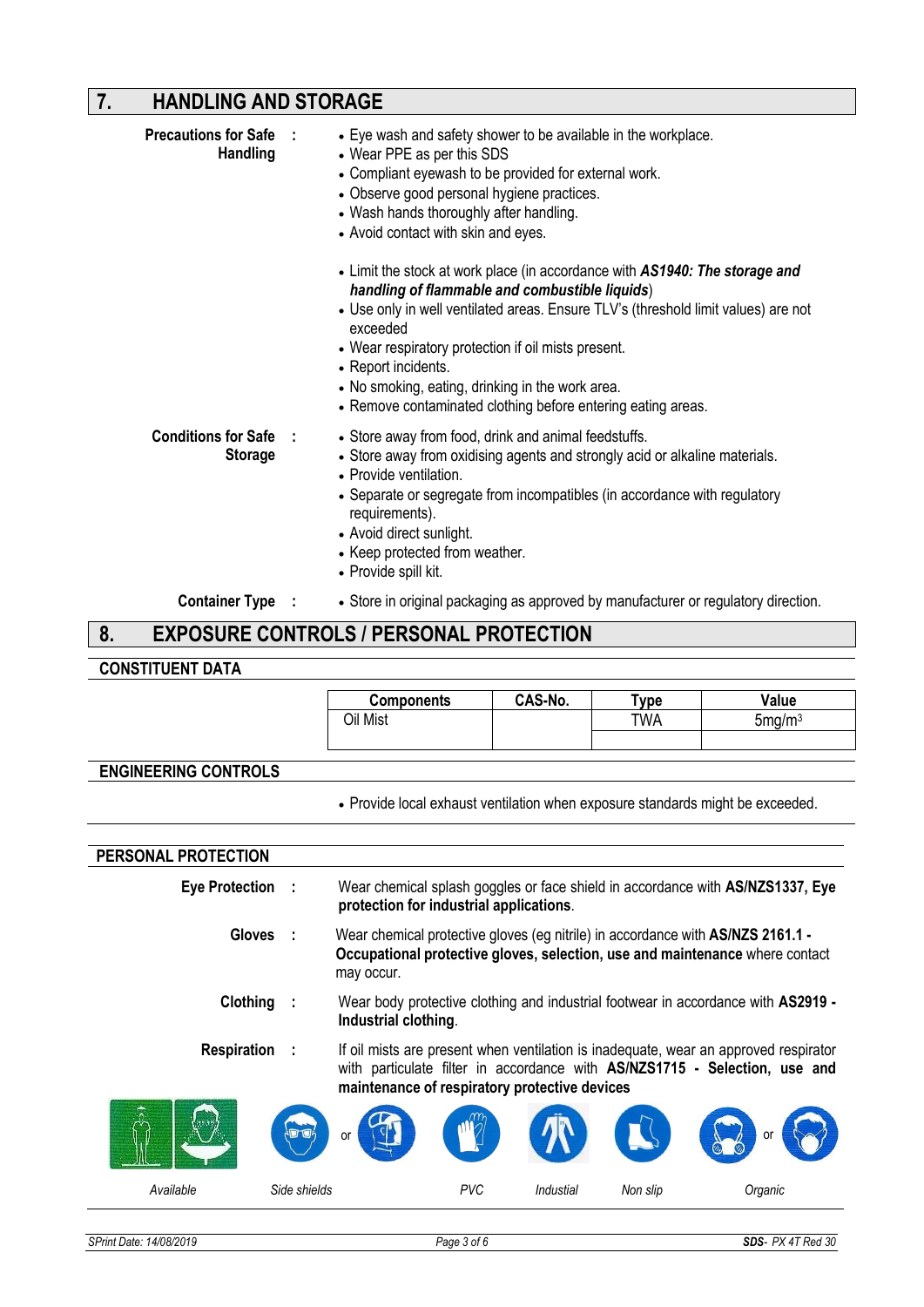# **9. PHYSICAL AND CHEMICAL PROPERTIES**

| Appearance                         | - 1  | Red liquid                    |
|------------------------------------|------|-------------------------------|
| <b>Odour</b>                       | - 11 | Mild                          |
| рH                                 | ÷    | Not provided                  |
| Vapour Pressure (kpa)              | - 1  | Not provided                  |
| <b>Vapour Density</b>              | - 1  | Not provided                  |
| <b>Boiling Point</b>               | - 1  | Not provided                  |
| <b>Freezing / Melting Point</b>    | - 1  | Not provided                  |
| <b>Solubility in Water</b>         | - 1  | Not soluble                   |
| <b>Solubility in Solvents</b>      | - 1  | Soluble in petroleum solvents |
| <b>Specific Gravity or Density</b> | ÷    | 0.89                          |

### **INFORMATION FOR FLAMMABLE MATERIALS**

| <b>Flash Point :</b>    | $>225^\circ$ C |
|-------------------------|----------------|
| Upper Explosive Limit : | NOT PROVIDED   |
| Lower Explosive Limit : | NOT PROVIDED   |
| Ignition Temperature :  | Not provided   |

### **ADDITIONAL INFORMATION**

| <b>Specific Heat Value</b>       | ÷ | Not provided      |
|----------------------------------|---|-------------------|
| <b>Particle Size</b>             | ÷ | Not provided      |
| <b>VOC Content</b>               | ÷ | Not provided      |
| <b>Evaporation Rate</b>          | ÷ | Not provided      |
| Kinematic Viscosity @ 40°C       | ÷ | $102 \text{ cSt}$ |
| Kinematic Viscosity@ 100°C       | t | $11.5$ cSt        |
| <b>Octanol / Water Partition</b> | t | Not provided      |
| <b>Coefficient</b>               |   |                   |
| <b>Saturation Vapour</b>         | ÷ | Not provided      |
| <b>Concentration</b>             |   |                   |
| <b>Decomposition</b>             | ÷ | Not provided      |
| Temperature                      |   |                   |
| <b>Electrostatic Stability</b>   | ÷ | Not provided      |
| <b>Pour Point</b>                | ÷ | Not provided      |

# **10. STABILITY AND REACTIVITY**

| <b>Chemical Stability :</b>                         | Product is stable under normal conditions of use, storage and temperature.                                                                                                                 |
|-----------------------------------------------------|--------------------------------------------------------------------------------------------------------------------------------------------------------------------------------------------|
| <b>Conditions to Avoid :</b>                        | Avoid excessive heat, static charges, sources of ignition.                                                                                                                                 |
| Incompatible Materials :                            | Incompatible with oxidising agents, strong acids and bases.                                                                                                                                |
| <b>Hazardous Decomposition :</b><br><b>Products</b> | Oxides of carbon, nitrogen and sulphur, dense black smoke, toxic decomposition<br>gases, and airborne unidentified organic and inorganic solid and liquid particulates -<br>see Section 5. |
| <b>Hazardous Reactions</b>                          | When heated above 200°C, vapours may form flammable mixture with air                                                                                                                       |

# **11. TOXICOLOGICAL INFORMATION**

# **ACUTE HEALTH EFFECTS (IMMEDIATE OR WITHIN 14 DAYS - SHORT TERM)**

|                    |      | EAL I II EFFEVI Ə UNINEDIA I E VN VIII FIIN 14 DA I Ə - ƏFIVN I TENNI)                                                                                          |
|--------------------|------|-----------------------------------------------------------------------------------------------------------------------------------------------------------------|
| Swallowed (Oral) : |      | If ingested may cause gastric irritation.                                                                                                                       |
| Eve                | - 11 | Mild Eye irritant.                                                                                                                                              |
| Skin (Dermal) :    |      | Mildly irritating to skin on prolonged exposure. Repeated or prolonged skin contact<br>may result in defatting, and dermatitis.                                 |
| <b>Inhalation</b>  |      | Strong concentrations of mist or spray may be irritating to the respiratory tract and for<br>mucous membranes with the risk of headaches, dizziness and nausea. |
|                    |      |                                                                                                                                                                 |

*SPrint Date: 14/08/2019 Page 4 of 6 SDS- PX 4T Red 30*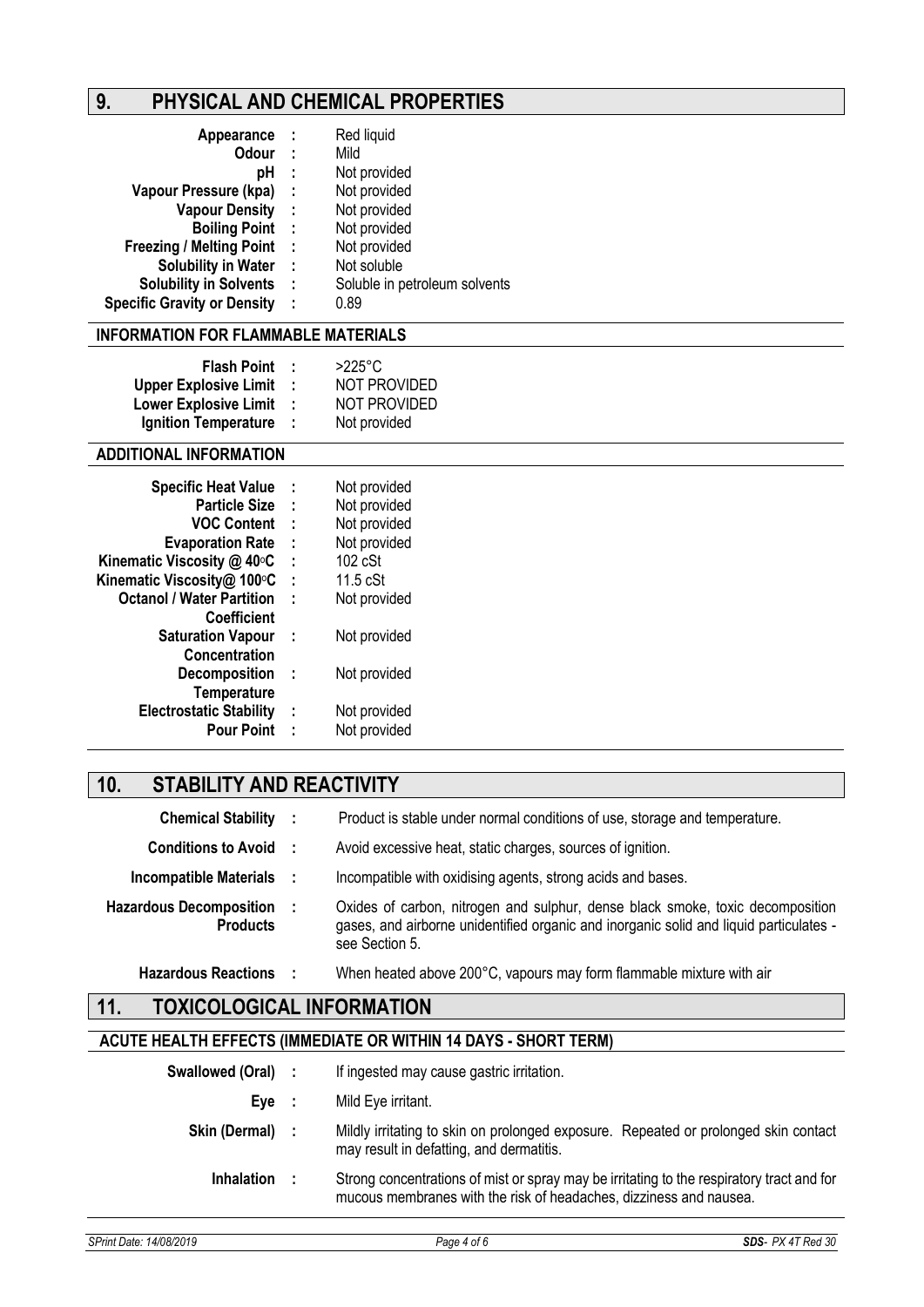#### **CHRONIC (MEDIUM OR LONG TERM)**

• Long term exposure may result in skin sensitisation in susceptible individuals.

### **MIXTURE VERSUS INGREDIENT**

• Not provided

### **SUMMARY OF TOXICITY DATA**

**Component CAS-No. Data**  Not available

### **CARCINOGENICITY**

• See Section 3

•

#### **FOR OILS AND GREASES**

#### **USED OILS AND GREASES**

- Products resulting from the operation of the vehicle/ machinery may contain contaminants. Used oil and grease may contain hazardous components which have the potential to cause skin cancer. Frequent or prolonged contact with all types and makes of used oil and grease must therefore be avoided and a high standard of personal hygiene maintained.
- Unlikely to cause harm if accidentally swallowed in small doses, though larger quantities may cause nausea and diarrhoea.
- At normal ambient temperatures this product will be unlikely to present an inhalation hazard because of low volatility. May be harmful by inhalation if exposure to mists or fumes resulting from thermal decomposition products occur.

## **12. ECOLOGICAL INFORMATION**

| Ecotoxicity :                           |           | Harmful to aquatic organisms, may cause long term adverse effects in the aquatic<br>environment. |                                              |             |  |  |  |
|-----------------------------------------|-----------|--------------------------------------------------------------------------------------------------|----------------------------------------------|-------------|--|--|--|
| <b>Persistence / Degradability</b>      |           | Will persist. Not readily bio degradable.                                                        |                                              |             |  |  |  |
| <b>Mobility</b>                         | $\cdot$ : |                                                                                                  | Floats on water - will be absorbed by earth. |             |  |  |  |
| <b>Bio-accumulative Potential</b>       |           | May bio-accumulate                                                                               |                                              |             |  |  |  |
| <b>Environmental Fate</b><br>(Exposure) |           | Do not allow waste product to reach waterways, drains and sewers                                 |                                              |             |  |  |  |
|                                         |           | Component                                                                                        | CAS-No.                                      | <b>Data</b> |  |  |  |
|                                         |           | Not provided                                                                                     |                                              |             |  |  |  |

### **13. DISPOSAL CONSIDERATIONS**

**Disposal Methods : Landfill or Incineration Special Precautions for :** 

Do not dispose to drains or waterways. See Section 6.